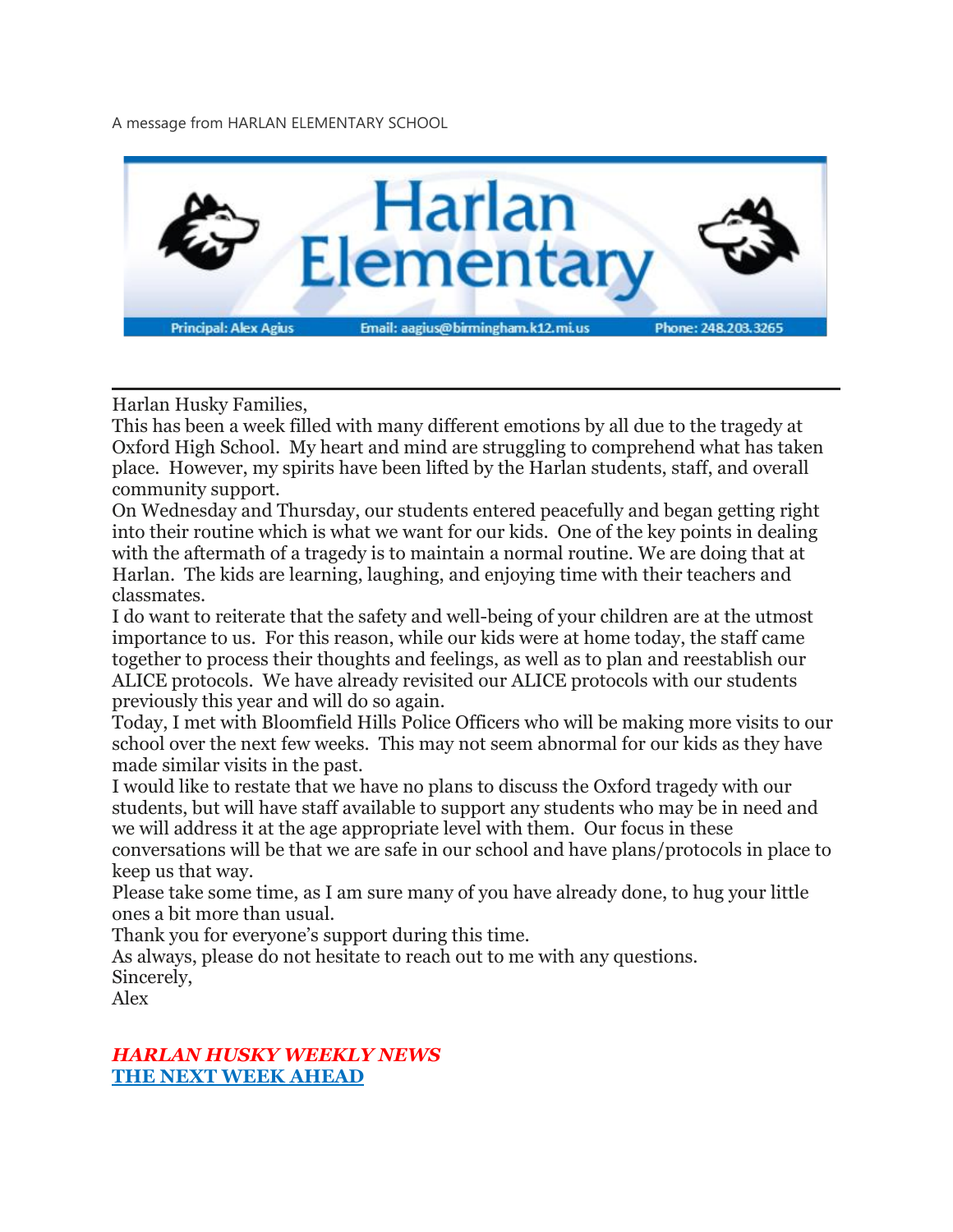**Monday, December 6 (A)** – Vision Screening (Pre-K, 1st, 3rd & 5<sup>th</sup>); Basketball Class (2nd – 5th) 3:50 – 4:50 PM**;** Cartooning Class (K- 4th) 3:50 – 4:50 PM; Drama Kids Class  $(1<sup>st</sup> – 5<sup>th</sup>)$  3:50 – 5:20 PM **Tuesday, December 7 (B)** – Vision Screening (Pre-K, 1st, 3rd & 5<sup>th</sup>) **Wednesday, December 8 (C) – Half Day, dismissal at 12:05 PM; Last Day to Donate to Toys for Tots;** Vision Screening (Pre-K, 1st, 3rd & 5<sup>th</sup>) **Thursday, December 9 (D) – 4th Grade Nature Center Field Trip;** Vision Screening (Pre-K, 1st, 3rd &  $5<sup>th</sup>$ )

**Friday, December 10 (A)** – Vision Screening (Pre-K, 1<sup>st</sup>, 3<sup>rd</sup> & 5<sup>th</sup>)

## **THE LIBRARY CONNECTION - NEW**

Upcoming news from the library! Checkout our newsletter for what is happening in December by clicking the link below! In this issue:

- Cookie Dough Fundraiser pick up is the week of Dec. 6th exact date to be determined.
- Battle of the Books kick off is on Dec. 6th at 9:30 a.m. (book bundles will be coming home this day for those who ordered)
- What students are working on in December
- MISelf in Books weekly zoom event
- Policies and procedures/how to's
- Birthday Books form
- Contact information

<https://www.smore.com/9a34t>

### **ART NEWSLETTER**

The students have been busy in art and are looking forward to what is to come this December. Please look at the [newsletter](https://drive.google.com/file/d/1XwDk_0J0Turwu60ckw90hhD_vTDTZrSG/view?usp=sharing) for more information.

### **TOYS FOR TOTS**

The Harlan Cub Scouts are collecting new, unused and unwrapped toys for the annual Marine Corp "Toys For Tots" to be given to area kids who are in need. The bins will be in the Harlan lobby from November 12 – December 8. Here is the [link](https://drive.google.com/file/d/1BoDsq-4AbW3GA2-NMvv3DfKXkym-Z3U3/view?usp=sharing) to the flyer.

### **HARLAN KIDS CLUB**

Kids Club is open every morning and afternoon on full days of school. Afternoon Kids Club (12:05-6:00 pm) will be offered on the following half days of school: December 8, February 2, March 23-24 and May 11. Half day attendance must be scheduled in advance. There are no drop-ins or unscheduled visits on half day afternoons. Please note that morning Kids Club is offered on all school days. For registration information, click [here.](https://www.birmingham.k12.mi.us/cms/lib/MI01908619/Centricity/Domain/494/2021-2022%20KIDS%20CLUB%20registration%20instructions.pdf)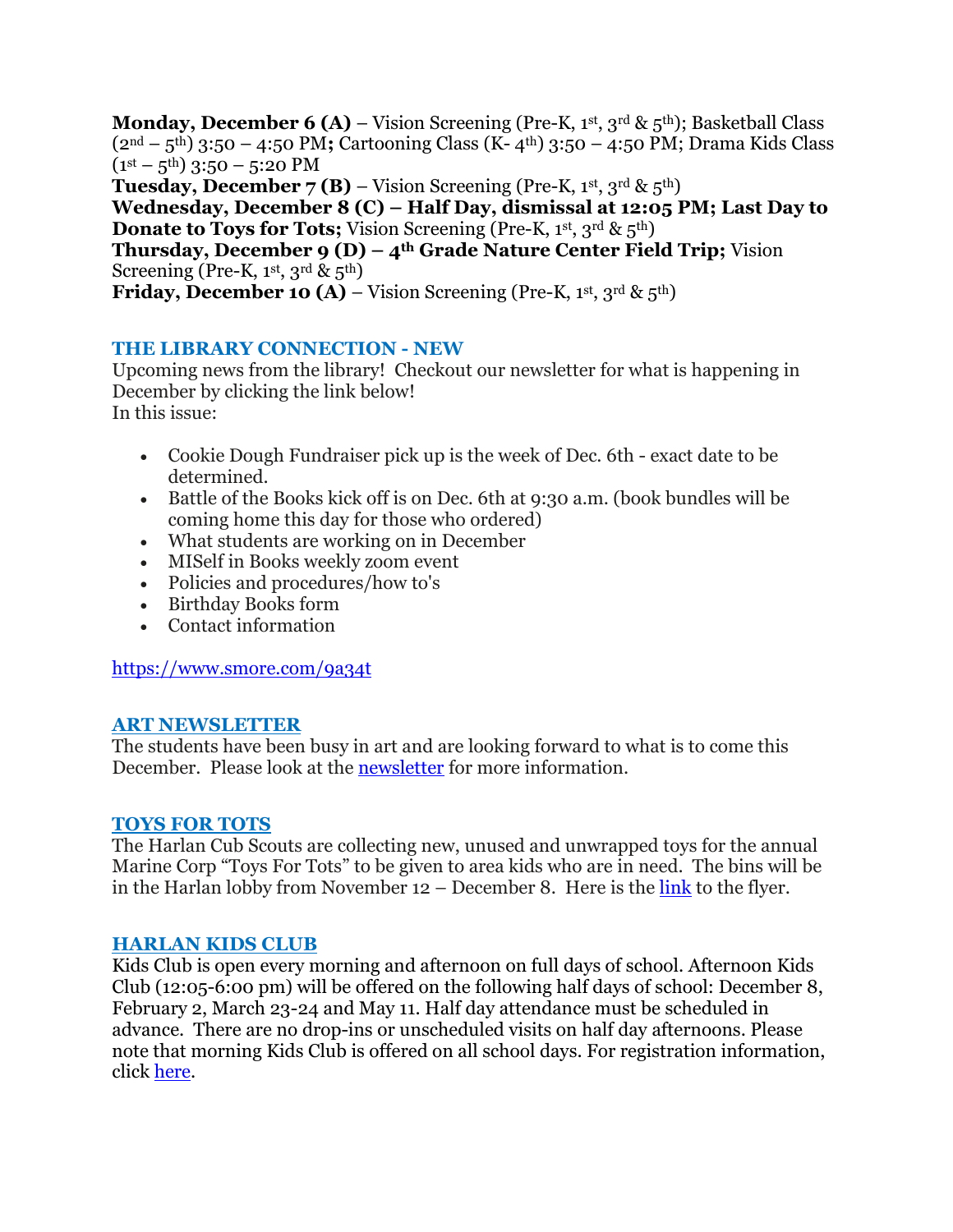#### *HARLAN PTA NEWS* **FAMILY FUN NIGHT DECEMBER: TRIVIA NIGHT - DECEMBER 10TH**

Join us for a fun night of virtual trivia, hosted by our own Bryan Laabs. Games will begin at 7:00pm. All ages are welcome and encouraged to participate! We will have several rounds - some questions just for the kids and some for the grown-up's or older kids! The top Harlan family will win a special surprise along with bragging rights that they are the smartest family at Harlan! Will the Rucinski's defend their title or will we have a new family take the title? Mark your calendars and get cozy for an evening of Harlan Family Fun on Zoom!

Topic: Harlan Family Trivia Night 2021

Time: Dec 10, 2021 07:00 PM Eastern Time (US and Canada)

Join Zoom Meeting

[https://us02web.zoom.us/j/81778593905?pwd=ak9hS1oyaUNLRVBodHRMTElLS2xh](https://us02web.zoom.us/j/81778593905?pwd=ak9hS1oyaUNLRVBodHRMTElLS2xhZz09) [Zz09](https://us02web.zoom.us/j/81778593905?pwd=ak9hS1oyaUNLRVBodHRMTElLS2xhZz09)

Meeting ID: 817 7859 3905 Passcode: harlan

## **BUILD-A-HUSKY FAMILY EVENT ON JANUARY 14TH (ORDERS DUE: DECEMBER 17TH)**

Our January Build-a-Husky Family Fun Night will be an event you won't want to miss! Our Huskies will have the opportunity to build their own mascot at home as a keepsake, similar to Build-a-Bear. All pre-ordered kits will be delivered to classes the week of the event. Kits will include everything needed to build a mascot including a Harlan tshirt. All participants will bring in their finished Huskies on Tuesday, January 18th for a group yearbook photo! This is a no-sew project so kids are able to do this event alone or with a grown-up. We will have special guests online to share Harlan Elementary history and Husky facts.

\* This event replaces Family Fun Night on January 7th. See [flyer](https://drive.google.com/file/d/1AV60Eq4HgGo8j7xl1DLD2LGzGMaZuY_1/view?usp=sharing) for details and ordering information.

## **"WHERE'S HARLEY?" YEARBOOK CONTEST - DUE JANUARY 7TH**

It's time for our Husky creativity as we plan our 2021-2022 Yearbook. This year we are looking for a drawing of your best Husky. Have some fun and put a class shirt on him. Maybe even include a hat or more on Harley. The winning Husky will be featured on every page of the yearbook in a game of "Where's Harley?" (AKA "Where's Waldo") to allow the community some added yearbook fun and games! See [flyer](https://drive.google.com/file/d/1pmteOuzJ_xwDduy2TeqZfrYAaBpjtIZK/view?usp=sharing) for complete details.

## **HARLAN PRINTED DIRECTORIES**

All pre-purchased directories have been delivered. The directories are handy with school contacts and resources as well as class lists and parent contact information. We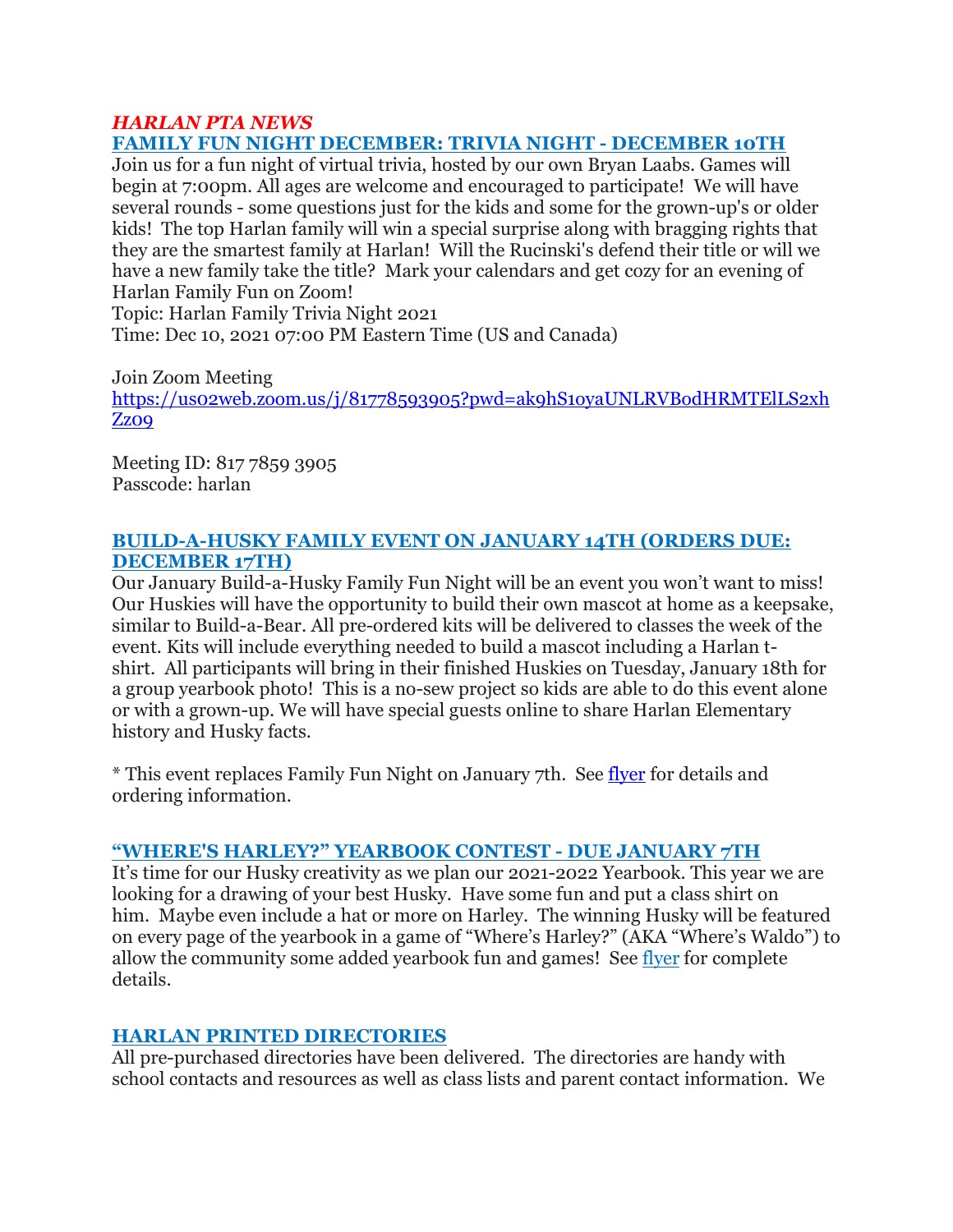have a few available for purchase for anyone who missed the deadline. If you are interested, please email  $harlankiess pta@gmail.com$  to secure your copy.

### **SHOP FOR THE HOLIDAYS AND GIVE BACK TO HARLAN**

This holiday season we are happy to partner with [Minted,](https://drive.google.com/file/d/1kBWb9I8qmFZS4L79i9c9n__cHPwet1Nm/view?usp=sharing) [Amazon](https://drive.google.com/file/d/1AxA8Hnb3Q6JufYKxm2C9uAn2JC1mtT95/view?usp=sharing) Smile, Scrip (for ALL gift card purchases), Toyology and more! See [flyer](https://drive.google.com/file/d/17iPgiv81OgFvjfSJbU65MtykqD9mfQ97/view?usp=sharing) and specific links for details on how you can link up purchases to give back to Harlan! Go Huskies!

## **YEARBOOK**

If you have great photos of Harlan students, look below and you will find Google Photo Folders for the Yearbook. Please upload your pictures to the links below for your chance to have your child(ren) in the 2021-2022 yearbook. These links will also be available on Facebook Harlan PTA page. We will be starting to design pages, so be sure to upload soon! If we are missing anything, please email: [nmasseysadeghi@gmail.com.](mailto:nmasseysadeghi@gmail.com)

First Day of School Yearbook Photos: <https://photos.app.goo.gl/APocDX7ACRBMBjFx5> Walk to School/Get Fit Day: <https://photos.app.goo.gl/VqpCTfNUfYGynRRK7> Cub Scout Yearbook Photos: <https://photos.app.goo.gl/EpuHHhBuuReYgcgq7> Girl Scouts: <https://photos.app.goo.gl/kwQzR2NGzGUudtWQ8> Spirit Week: <https://photos.app.goo.gl/a1UkzBT3ycnAo3Mw9> Pizza and Pumpkins: <https://photos.app.goo.gl/cqkuy1A3zes8unA48> Halloween: <https://photos.app.goo.gl/yU444GBMubWr3E5o6> Scarecrow Contest: <https://photos.app.goo.gl/sU1KRFjTncK8C1XU9> Pre-School: <https://photos.app.goo.gl/YsyPDbLa7fcGgjBaA> Kindergarten: <https://photos.app.goo.gl/bxQxdBuAnuQ2EaAb9> First Grade: <https://photos.app.goo.gl/idjE6j4QLw2FrB5e8> Second Grade: <https://photos.app.goo.gl/a97qxkMwVv3maMnbA> Third Grade: <https://photos.app.goo.gl/3ygh2jWYpY2qyXb59> Fourth Grade: <https://photos.app.goo.gl/mKxLVSJ5BCxpR3oz8> Fifth Grade: <https://photos.app.goo.gl/wLkif74wfifgCZb69> Glee Club: <https://photos.app.goo.gl/mntSjc3qxpZ55eeK6> Math Pentathlon: <https://photos.app.goo.gl/gTaLc1WC7ziaB9Mm7> Robotics: <https://photos.app.goo.gl/Zfmo3sZQZQwLLqkb9> Ski Club: <https://photos.app.goo.gl/3jskiNHJugK7sp5H6> Art: <https://photos.app.goo.gl/Vphn8f7fxZpa6Mhc6> Gym: <https://photos.app.goo.gl/R63cvJuSghx8bF6K9> Spanish: <https://photos.app.goo.gl/2yWs9C7XUEXX6zkk7> Library: <https://photos.app.goo.gl/FyQEH3RotGiozgQN6> Music: <https://photos.app.goo.gl/2F78nR1hjnwb4r9N9>

### **Upcoming Events:**

December 10 - Family Fun Trivia Night December 16 - Popcorn Day December 20-21 - Winter Classroom Celebrations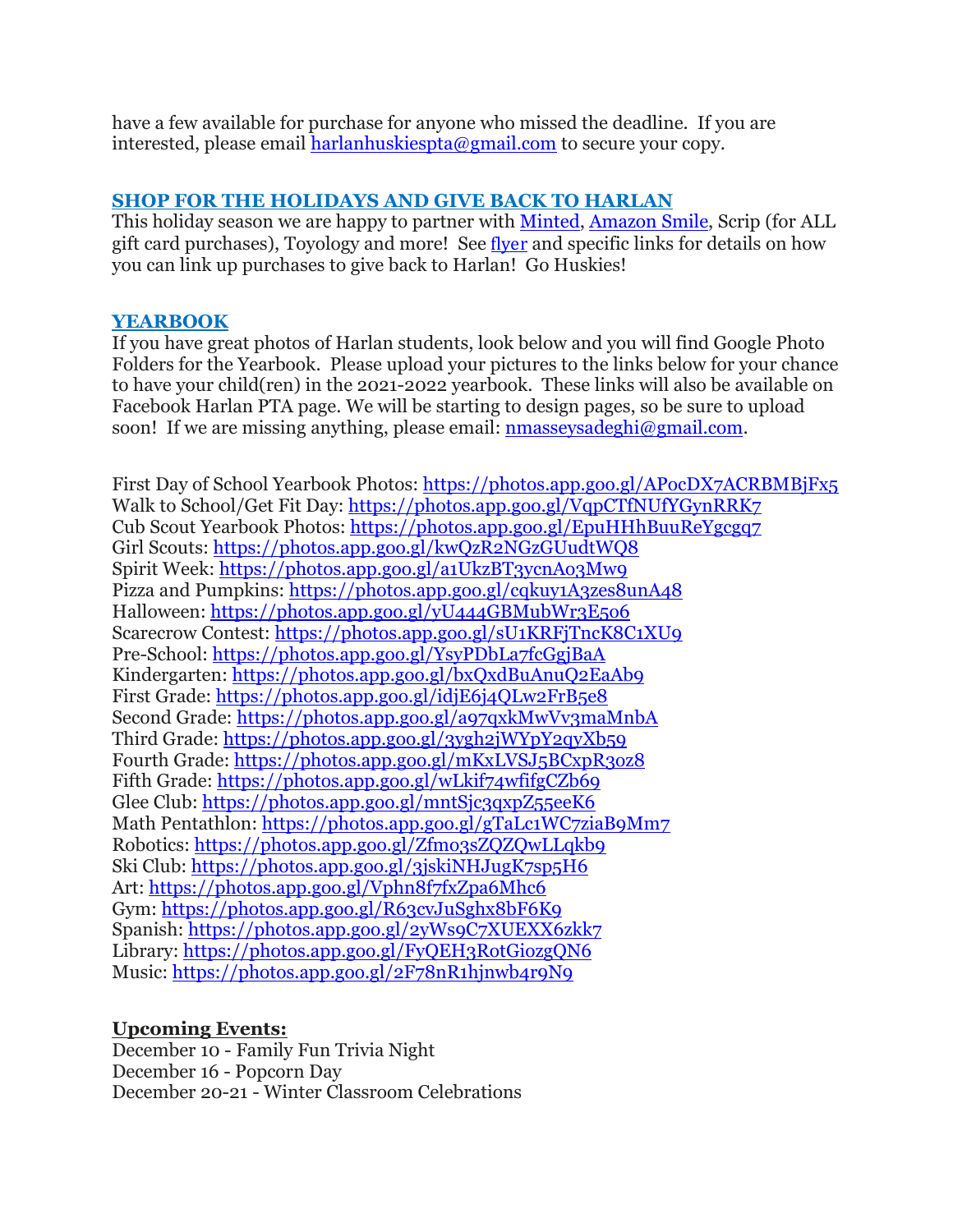December 22-January 2 - Winter Recess January 12 - PTA Meeting January 14 - Family Fun Night - Build-a-Husky! January 17 - MLK - No School

For more information click here to see the December PTA [Newsletter.](https://drive.google.com/file/d/12i36iJyD-JgC6HuG8HhWq5LnHK5upWrB/view?usp=sharing)

# *DISTRICT NEWS* **SCHOOL LUNCHES**

In case there is confusion on how the free lunch works this school year, here is the breakdown of what it includes and when a charge is made to a student account: One complete lunch includes milk, entrée, and fruit/vegetable. There is no charge as long as all of those items are taken.

If a student has a second entrée, the student's account will be charged \$1.50. If a students want an individual serving of only one item, here is the breakdown of charges for it:

Milk - \$0.50 Fruit - \$0.50 Vegetables - \$0.50 Juice - \$0.50

Invoices for negative balance are sent home every Friday through the communication folder from the teacher. Charges can be viewed at all times through [www.sendmoneytoschool.com](http://www.sendmoneytoschool.com/) and the office can be contacted if you need assistance with setting up your account.

## **ALLERGY ALERT**

BPS takes all food allergies seriously, however, with the nationwide food supply chain issues it is not guaranteed that the menu items listed will be served that day. Unfortunately this means that fast changes does not allow for Chartwells to change to food items that may or may not contain allergens including peanuts and tree nuts. If you have any questions, please contact Pattie Guck at  $pguck@birmingham.k12.mi.us.$ 

## **BEF ANNUAL FUND CAMPAIGN**

Please support the Birmingham Education Foundation in their Annual Fund Campaign by making a donation TODAY!

The [mission](https://drive.google.com/file/d/17jjIpnP2vpuLuj2TzYWP12JJuAW7uCgr/view?usp=sharing) of the BEF is to create exceptional education experiences by connecting innovative teachers with community support. Each year the BEF provides [teacher](https://drive.google.com/file/d/110A1vbj1oll00IUIFPsH6swkDZfRfPl9/view?usp=sharing) [grants](https://drive.google.com/file/d/110A1vbj1oll00IUIFPsH6swkDZfRfPl9/view?usp=sharing) for activities that directly impact your children. Visit supportBEF.org to learn more and to donate.

## **BPS SATURDAY SCHOOL**

The BPS Saturday School is back again this year and running virtually throughout the 2021-2022 school year. The BPS Saturday School provides free tutoring for BPS students grades K – 12 who need help in any grade level and in any academic area. Our